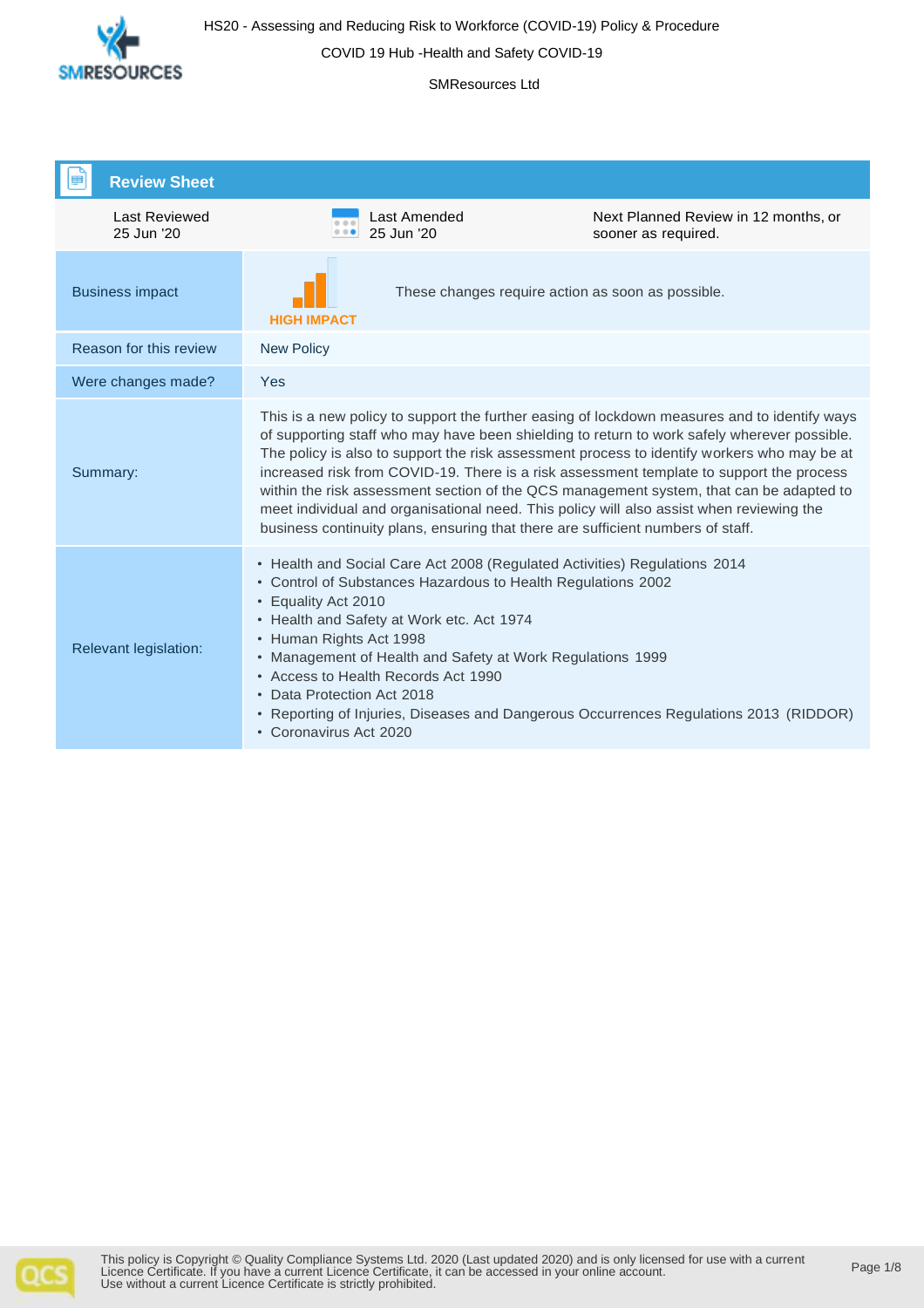

COVID 19 Hub -Health and Safety COVID-19

SMResources Ltd

| Underpinning<br>knowledge - What have<br>we used to ensure that<br>the policy is current: | • Author: DHSC, (2020), COVID-19: adult social care risk reduction framework. [Online]<br>Available from: https://www.gov.uk/government/publications/coronavirus-covid-19-<br>reducing-risk-in-adult-social-care/covid-19-adult-social-care-risk-reduction-framework<br>[Accessed: 25/6/2020]<br>• Author: DHSC, (2020), Guidance: Health and wellbeing of the adult social care<br>workforce. [Online] Available from:<br>https://www.gov.uk/government/publications/coronavirus-covid-19-health-and-wellbeing<br>-of-the-adult-social-care-workforce/health-and-wellbeing-of-the-adult-social-care-<br>workforce [Accessed: 25/6/2020]<br>• Author: Health and Safety Executive, (2020), Vulnerable workers. [Online] Available<br>from: https://www.hse.gov.uk/vulnerable-workers/ [Accessed: 25/6/2020]<br>• Author: ACAS, (2020), Coronavirus (COVID-19): advice for employers and employees:<br>Vulnerable people and those at high risk. [Online] Available from:<br>https://www.acas.org.uk/coronavirus [Accessed: 25/6/2020]<br>• Author: Public Health England, (2020), Disparities in the risk and outcomes from<br>COVID-19. [Online] Available from:<br>https://assets.publishing.service.gov.uk/government/uploads/system/uploads/attachment_d_u<br>[Accessed: 25/6/2020]<br>• Author: From:Department for Business, Energy & Industrial Strategy and Department<br>for Digital, Culture, Media & Sport, (2020), Working safely during coronavirus (COVID-<br>19). [Online] Available from: https://www.gov.uk/guidance/working-safely-during-<br>coronavirus-covid-19/5-steps-to-working-safely [Accessed: 25/6/2020]<br>• Author: HSE, (2020), Working safely during the coronavirus (COVID-19) outbreak.<br>[Online] Available from: https://www.hse.gov.uk/coronavirus/working-safely/covid-<br>secure.htm [Accessed: 25/6/2020] |
|-------------------------------------------------------------------------------------------|----------------------------------------------------------------------------------------------------------------------------------------------------------------------------------------------------------------------------------------------------------------------------------------------------------------------------------------------------------------------------------------------------------------------------------------------------------------------------------------------------------------------------------------------------------------------------------------------------------------------------------------------------------------------------------------------------------------------------------------------------------------------------------------------------------------------------------------------------------------------------------------------------------------------------------------------------------------------------------------------------------------------------------------------------------------------------------------------------------------------------------------------------------------------------------------------------------------------------------------------------------------------------------------------------------------------------------------------------------------------------------------------------------------------------------------------------------------------------------------------------------------------------------------------------------------------------------------------------------------------------------------------------------------------------------------------------------------------------------------------------------------------------------------------------------------------------------------------------|
| Suggested action:                                                                         | • Encourage sharing the policy through the use of the QCS App<br>• Establish process to confirm the understanding of relevant staff<br>• Arrange specific meetings to discuss the policy changes and implications<br>• Ensure that the policy is on the agenda for all team meetings and staff handovers<br>• Widely distribute the 'Key Facts' of the policy<br>• Share content of the policy with all staff                                                                                                                                                                                                                                                                                                                                                                                                                                                                                                                                                                                                                                                                                                                                                                                                                                                                                                                                                                                                                                                                                                                                                                                                                                                                                                                                                                                                                                      |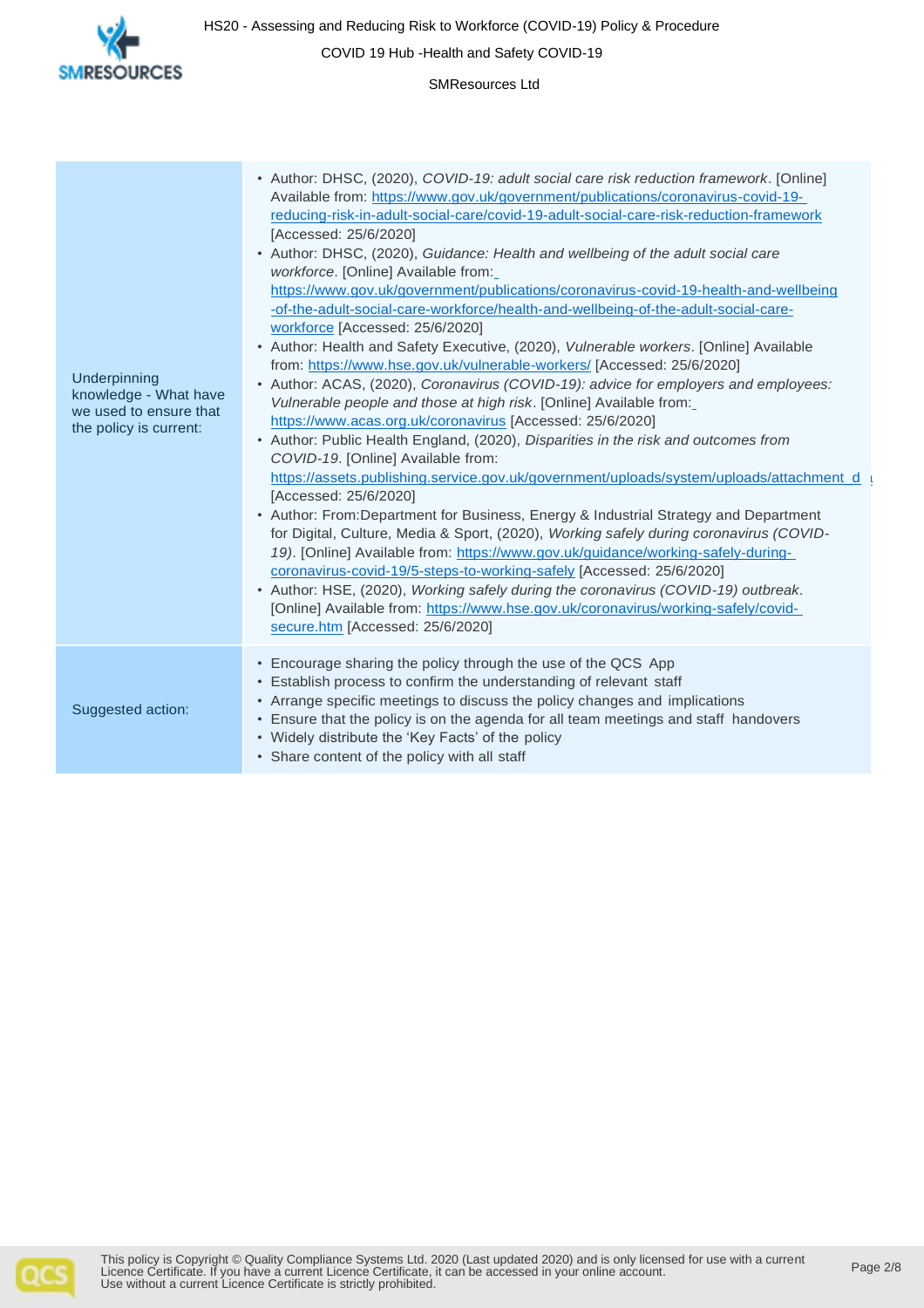

COVID 19 Hub -Health and Safety COVID-19

SMResources Ltd

## **1. Purpose**

**1.1** To ensure that SMResources Ltd has systems and processes in place to assess and reduce the risk to the workforce regardless of characteristics or vulnerabilities.

**1.2** To ensure that SMResources Ltd supports staff who may have factors that make them more vulnerable to COVID-19 or who may have adverse outcomes from COVID-19.

**1.3** To support SMResources Ltd in meeting the following Key Lines of Enquiry:

| <b>Key Question</b> | <b>Key Lines of Enguiry</b>                                                                                                                                                |
|---------------------|----------------------------------------------------------------------------------------------------------------------------------------------------------------------------|
| <b>SAFE</b>         | S1: How do systems, processes and practices keep people safe and<br>safeguarded from abuse?                                                                                |
| <b>SAFE</b>         | S2: How are risks to people assessed and their safety monitored and<br>managed so they are supported to stay safe and their freedom is<br>respected?                       |
| <b>SAFE</b>         | S5: How well are people protected by the prevention and control of<br>infection?                                                                                           |
| WELL-LED            | W2: Does the governance framework ensure that responsibilities are clear<br>and that quality performance, risks and regulatory requirements are<br>understood and managed? |
| WELL-LED            | W4: How does the service continuously learn, improve, innovate and<br>ensure sustainability?                                                                               |

**1.4** To meet the legal requirements of the regulated activities that SMResources Ltd is registered to provide:

- ⚫ Health and Social Care Act 2008 (Regulated Activities) Regulations 2014
- ⚫ Control of Substances Hazardous to Health Regulations 2002
- ⚫ Equality Act 2010
- ⚫ Health and Safety at Work etc. Act 1974
- ⚫ Human Rights Act 1998
- ⚫ Management of Health and Safety at Work Regulations 1999
- ⚫ Access to Health Records Act 1990
- ⚫ Data Protection Act 2018
- ⚫ Reporting of Injuries, Diseases and Dangerous Occurrences Regulations 2013 (RIDDOR)
- ⚫ Coronavirus Act 2020

## **2. Scope**

**2.1** The following roles may be affected by this policy:

- ⚫ All staff
- ⚫ Registered Manager
- ⚫ Other management

**2.2** The following Service Users may be affected by this policy:

⚫ Service Users

**2.3** The following stakeholders may be affected by this policy:

- ⚫ Commissioners
- ⚫ External health professionals
- ⚫ Local Authority
- ⚫ NHS

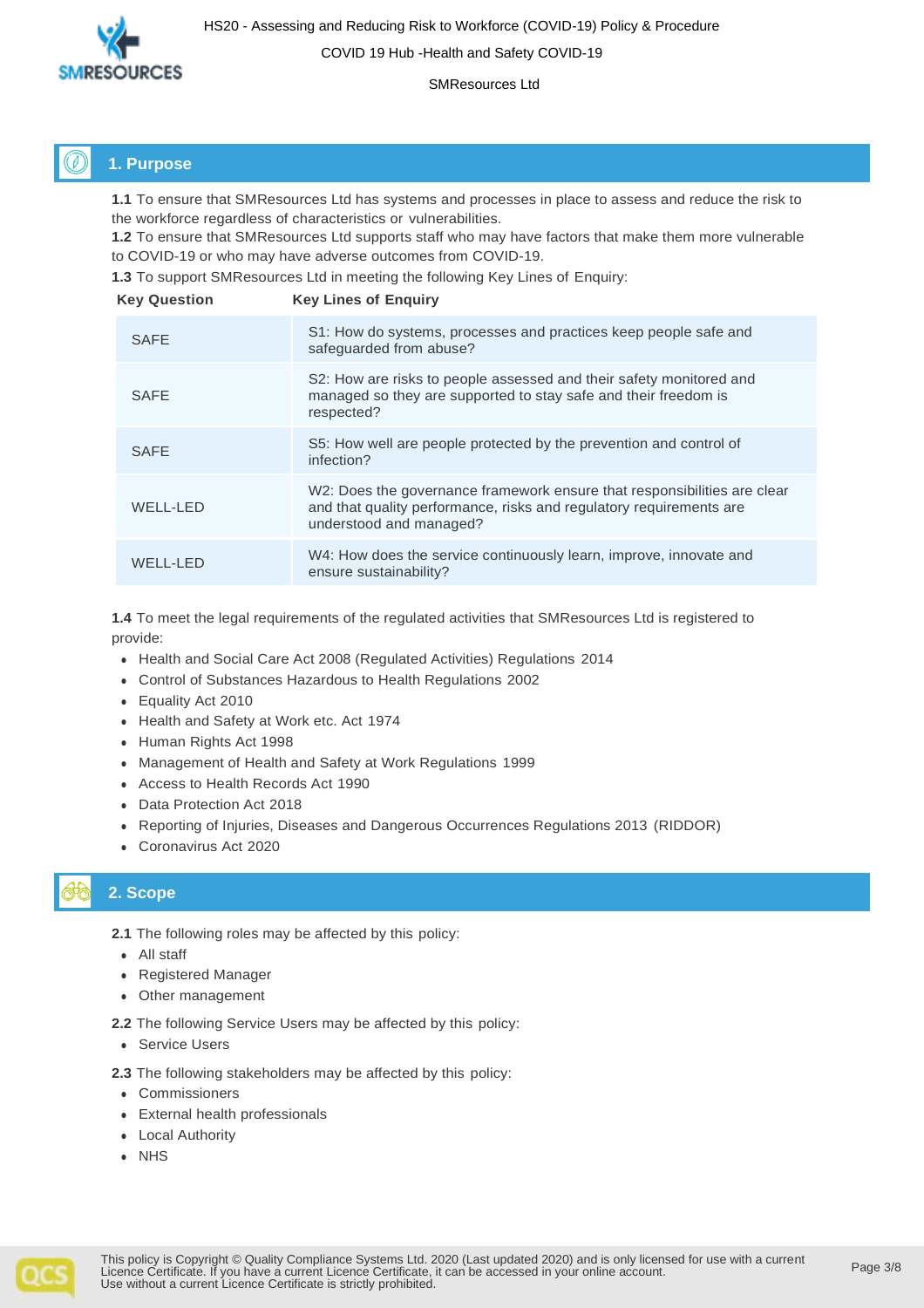

COVID 19 Hub -Health and Safety COVID-19

SMResources Ltd

## **3. Objectives**

**3.1** To support the existing workforce, workplace risk assessments and management processes.

## **4. Policy**

**4.1** SMResources Ltd recognises that certain factors have been associated with individuals being more vulnerable to severe disease or dying from COVID-19. We have a responsibility to carry out risk assessments and this includes all workers who are identified as being at greater risk. SMResources Ltd will take steps to identify and manage the risks. Additionally, we will include in our assessment, those staff who are not classified as high risk, in line with NHS definitions, but who may have other health concerns or anxieties.

**4.2** SMResources Ltd will ensure that we are clear with our staff about why we are having conversations with them and that we will follow the GDPR07 - Privacy Impact Assessment Policy & Procedure, ensuring that processing is generally lawful, fair and transparent and complies with all the other principles and requirements of the GDPR.

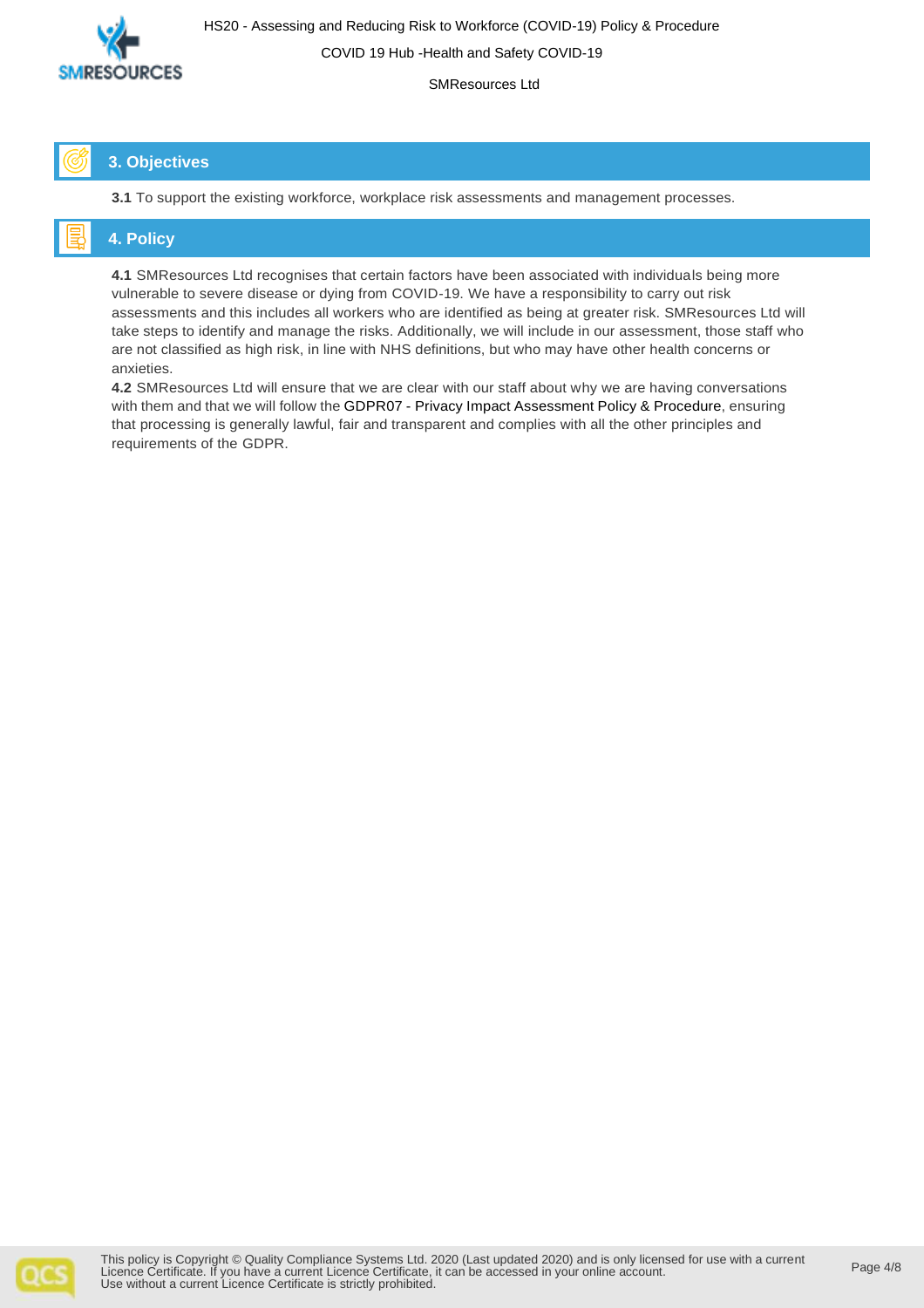

SMResources Ltd

#### **5. Procedure** $\delta$ od

### **5.1 Risk Factors**

SMResources Ltd is aware that research is evolving about COVID-19 and it will keep up to date with the emerging information. When assessing its workforce, it will consider the following:

- ⚫ **Age**: Increasing age is a known risk factor. Those age 70 or older are at an increased risk. This will be considered alongside underlying health conditions or other risk factors
- ⚫ **Ethnicity:** The latest evidence shows that those of a Black, Asian or Minority Ethnic (BAME) background who were diagnosed with COVID-19, had an up to 2 times increased risk of death than white ethnic groups, but it is important to recognise that this data did not account for the effect of occupation, co-morbidities or obesity, which may be associated with the risk of acquiring and/or dying from COVID-19
- ⚫ **Sex:** The latest evidence shows that working-age males diagnosed with COVID-19 are twice as likely to die as females, but it is important to recognise that this data did not account for the effect of occupation and co-morbidities or obesity, which may be associated with risk of acquiring or dying from COVID-19
- ⚫ **Some underlying health conditions including:**
	- ⚫ Respiratory diseases, for example asthma or chronic obstructive pulmonary disease
	- ⚫ Hypertension
	- ⚫ Cardiovascular disease
	- ⚫ Diabetes mellitus
	- ⚫ Chronic kidney disease
	- ⚫ Chronic liver disease
	- ⚫ Very obese (BMI 40 or above)
- ⚫ **Pregnancy**: All pregnant women should have a workplace risk assessment. Specific guidance on COVID-19 and pregnancy can be found in guidance set out by the Royal College of Obstetricians and Gynaecologists (RCOG):
	- ⚫ Women more than 28 weeks pregnant or who have an underlying condition will be recommended to stay at home
	- ⚫ Women less than 28 weeks pregnant must only work in direct care roles where risk assessment supports this

**5.2** SMResources Ltd will identify staff who are at higher risk. The Registered Manager has the responsibility for undertaking this activity but SMResources Ltd may delegate this to another member of staff with the skills and competencies to carry out this role.

**5.3** SMResources Ltd will gather information by:

- ⚫ Having a conversation with each worker to identify if there are any potential risk factors and if a risk assessment is required and /or
- ⚫ Requesting all workers to complete a questionnaire individually and then having conversations with those who have been identified as having potential risk factors that require a risk assessment

**5.4** SMResources Ltd will not make assumptions about any member of the workforce and will engage with all staff.

**5.5** Care will be taken when asking for personal health information and this will only be asked for when it is required to support the worker. The level of detail provided will be no more than is necessary and reasonable. In the context of this risk assessment, it would be deemed reasonable to request information relating to those factors which may make an individual more vulnerable to infection or have an adverse outcome from COVID-19. SMResources Ltd will follow all the GDPR and Data Protection policies and staff involved in the collection of information will ensure that confidentiality is maintained.

**5.6** SMResources Ltd will use a risk assessment template and will refer to the vulnerable groups risk assessment template in the QCS Management system where appropriate. SMResources Ltd will ensure that a review date is included and that the risk assessment is reviewed and updated when new information arises or circumstances change.

#### **5.7 Managing Sensitive Conversations**

⚫ SMResources Ltd will be sensitive to the potential barriers to workers feeling able to have an open

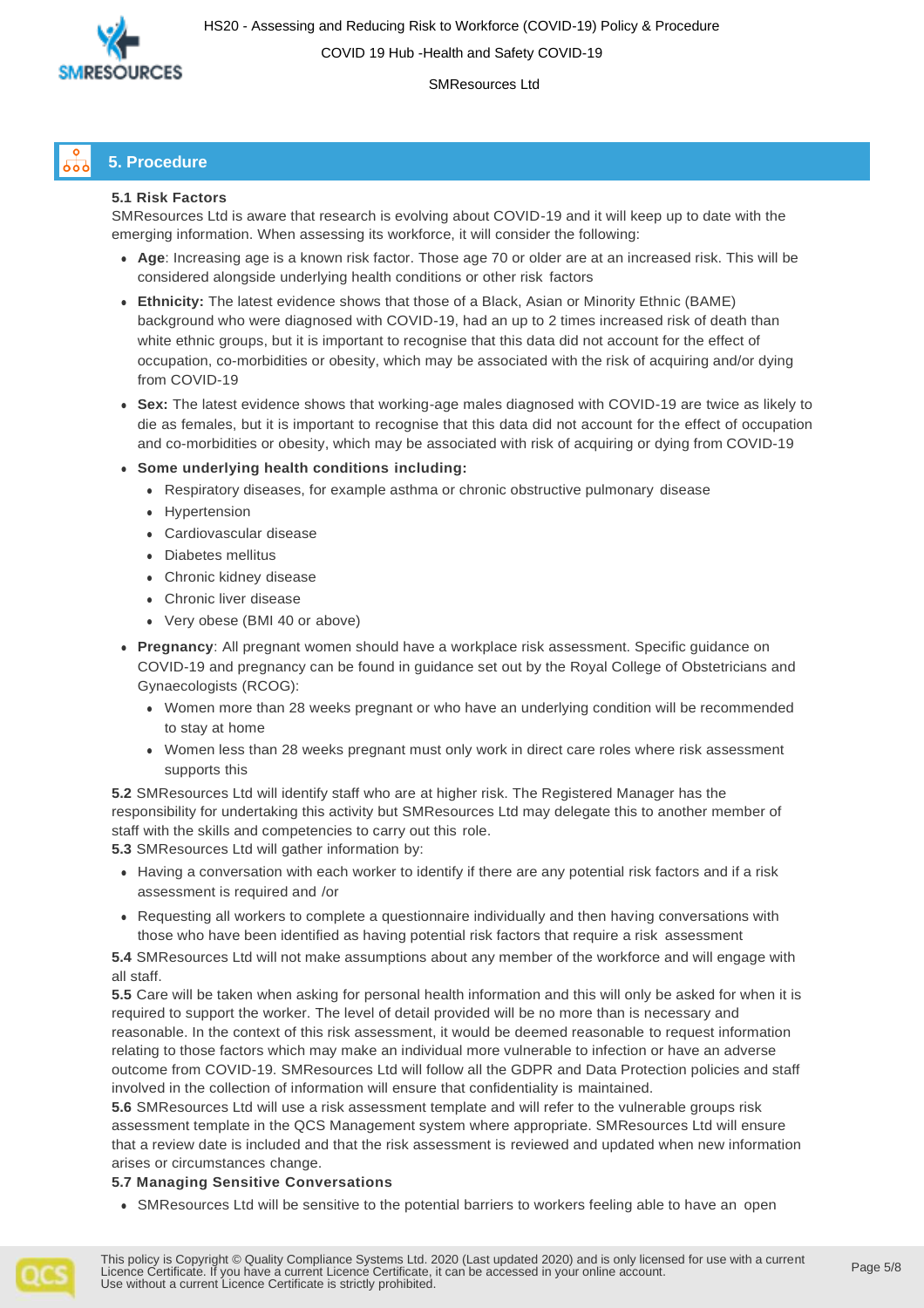HS20 - Assessing and Reducing Risk to Workforce (COVID-19) Policy & Procedure COVID 19 Hub -Health and Safety COVID-19



SMResources Ltd

conversation which may include concerns that disclosing this information may disadvantage them in the future in terms of earnings, work status or terms and conditions of their employment

- ⚫ Cultural factors will be taken into consideration so that workers have the confidence to openly discuss and resolve their concerns
- ⚫ The following mechanism will be put in place to encourage and support open and confidential discussions:
	- ⚫ Ensuring the conversation is in a confidential setting
	- ⚫ Providing sufficient time for a detailed conversation to take place
	- ⚫ Setting out the purpose of the conversation, including providing workers with reassurance and advising them of the reasons for disclosing information. This will include what will be done with the information and, if necessary, where it will be stored
	- ⚫ Allowing opportunity for workers to raise any concerns
	- ⚫ Where appropriate, involve external networks such as those for Black, Asian and Minority Ethnic (BAME) or disabled workers
	- ⚫ Documenting the conversation, sharing this with the worker and retaining the information confidentially and securely

#### **5.8 Involving Others in Sensitive Conversations**

SMResources Ltd will adapt the conversations depending on the role and location of the worker. Measures to support the process may include:

- ⚫ Conversations being carried out by, or with the support of, occupational health or human resource managers where available
- ⚫ Third-party individuals being included if the worker wants additional support. This may include a trade union representative, staff networks, or other appropriate individuals
- ⚫ Trade union colleagues, local partnerships and staff networks may be able to offer support for these conversations or highlight the concerns of BAME colleagues and others who may have risk factors regarding COVID-19 in the workplace

#### **5.9 Listening to Concerns**

SMResources Ltd is aware of the impact that COVID-19 has had on its workforce and strives to support its workers, encouraging them to share their concerns. As part of the risk assessment process it will:

- ⚫ Offer opportunities to express concerns
- ⚫ Ensure its teams have information about the latest research/data
- ⚫ Review mechanisms available for BAME workers or other vulnerable groups to raise concerns
- ⚫ Signpost resources with a specific equality focus or content
- ⚫ Ensure that senior leadership staff endorse the risk assessment and have an awareness of potential increased risk. The aim is to encourage workers to feel able to have these conversations
- ⚫ Review any staff networks (for example, BAME, disability or health condition groups) available in SMResources Ltd and establish what could be done to better support and strengthen what is available
- ⚫ Engage with unions regarding management of risk assessments and mitigation of risks

#### **5.10 Individual Measures**

The options available to reduce the risk to workers at SMResources Ltd will be dependent on the type of work they do and the role they have. SMResources Ltd will consider a range of options which may include:

- ⚫ Redeployment to a setting or a role where the risks are lower- for example, to support people who are not thought to be infected by COVID-19 or to work remotely where possible, as per the 5 steps to working safely guidance
- ⚫ Adjustments to work arrangements for example, reducing or removing the need for workers to use public transport for work or a change in shift patterns where public transport cannot be avoided
- ⚫ Seeking advice and guidance from an Occupational Health Specialist
- ⚫ If the workplace is not safe for the employee and the employee cannot work from home or be redeployed, then SMResources Ltd may consider paid or unpaid leave until such time that it is safe for the employee to return to work. If there is a lack of agreement on this, SMResources Ltd will follow the

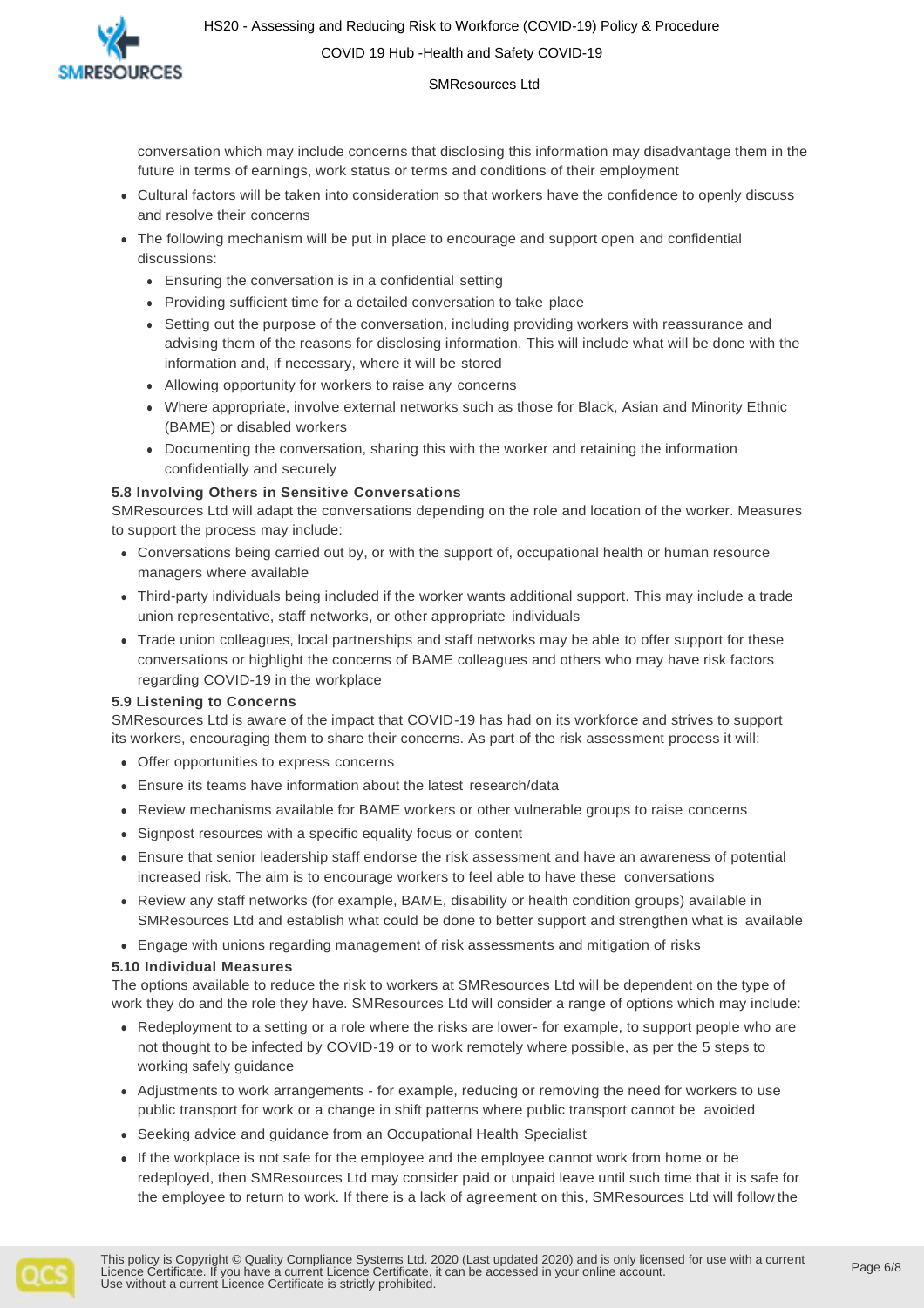HS20 - Assessing and Reducing Risk to Workforce (COVID-19) Policy & Procedure COVID 19 Hub -Health and Safety COVID-19



SMResources Ltd

PP04 - Grievances Policy and Procedure to ensure a resolution that is satisfactory for all parties

- ⚫ SMResources Ltd will consider individual circumstances on a case by case basis when making decisions and assessing workplace risks. Conversations will be documented, and a copy given to the worker
- ⚫ SMResources Ltd is responsible for ensuring that a system of safe work is set up, implemented and communicated clearly to all workers. It will follow government advice on COVID-19 risk management
- ⚫ Where SMResources Ltd has concerns that it cannot resolve within SMResources Ltd, it will seek legal advice

# **6. Definitions**

- **6.1 Comorbidities**
	- ⚫ Comorbidity is the presence of one or more additional conditions in addition to another primary condition

## **Key Facts - Professionals**

Professionals providing this service should be aware of the following:

- ⚫ Risk of death among those diagnosed with COVID-19 is known to be higher in males than females. Working-age males diagnosed with COVID-19 were twice as likely to die as females
- ⚫ People who are born outside the UK and Ireland have a higher death rate from COVID-19
- ⚫ Death rates from COVID-19 are highest among people of Black and Asian ethnic groups. People of Bangladeshi ethnicity have around twice the risk of death than people of White British ethnicity. People of Chinese, Indian, Pakistani, Other Asian, Caribbean and Other Black ethnicity had between 10% and 50% higher risk of death when compared to White British

## **Key Facts - People affected by the service**

People affected by this service should be aware of the following:

⚫ SMResources Ltd has measures in place to ensure that the risks of exposure to COVID-19 are eliminated or reduced

## **Further Reading**

As well as the information in the 'underpinning knowledge' section of the review sheet we recommend that you add to your understanding in this policy area by considering the following materials:

- ⚫ QCS COVID-Secure Workplace Toolkit (QCS Resource Centre)
- ⚫ QCS Vulnerable Groups Risk Assessment Template (via Manage Custom Risk Assessment)
- ⚫ There is additional content within the resource centre to support discussions with staff, service users and relatives